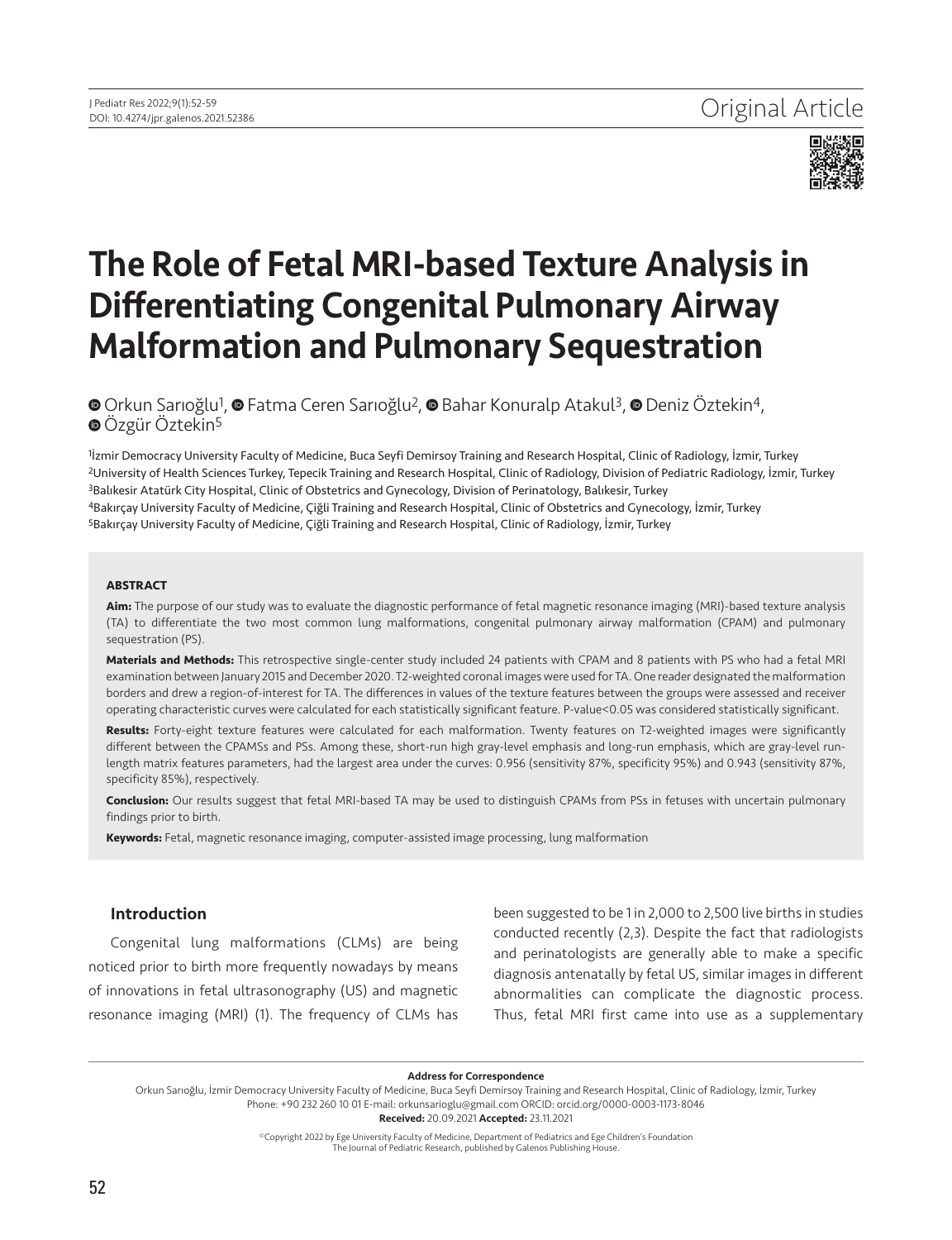examination and then became one of the routine imaging methods for the evaluation of CLMs in most centers (4-6). Nevertheless, it can still be impossible to differentiate the two most commonly encountered malformations, congenital pulmonary airway malformation (CPAM) and pulmonary sequestration (PS), by means of fetal MRI (7).

Texture analysis (TA) is a mathematical program that produces extensive numerical information from radiologic images within a region-of-interest (ROI) (8). In recent years, the role of TA in differentiating similar-looking tumors in various radiological examinations or predicting outcomes in different clinical conditions has been evaluated and has demonstrated promising results (9-12). However, there is inadequate data regarding fetal MRI-based TA in the literature. To our knowledge, to date, no prior studies have been conducted to examine the role of TA in distinguishing CLMs in the antenatal period.

Based on positive results regarding texture studies, we speculated that different malformations might be distinguished antenatally despite having similar images in fetal MRI. Hence, the purpose of our study was to assess the diagnostic performance of fetal MRI-based TA to differentiate between CPAM and PS.

# Materials and Methods

### Patient Selection

Ethical approval for this study was obtained from the University of Health Sciences Turkey, Tepecik Training and Research Hospital, Clinical Researches Ethics Committee (approval number: 2021/03-12, date: 24.03.2021). Informed consent was waived due to the retrospective nature of the study. The radiology and perinatology archives of a single tertiary center were scanned retrospectively to determine fetuses who were evaluated due to CLMs and had a fetal MRI examination between January 2015 and December 2020. Those patients who were diagnosed as CPAM or PS based on postnatal computed tomography (CT) findings were included in this study. Four patients with severe motion artifacts were excluded because of poor imaging quality. Finally, a total of 32 patients (24 CPAM and 8 PS) were included in this study.

#### MRI Protocol

Fetal MRI examinations were performed using a 1.5-T MRI system (Siemens Aera, Germany). Maternal sedation was not required in any of the scannings. While the mother was in the supine position, a torso phased array coil was placed on the pelvis, especially focusing on the fetus.

T2-weighted Half-Fourier acquisition single-shot turbospin-echo (HASTE) sequences in axial, sagittal, and coronal planes were acquired separately for the head and the body of the fetus. True fast imaging with steady-state free precession, Dixon T1-weighted, and echo-planar sequences were included in the protocol in certain conditions to obtain more information about the abnormality. Overlapping or interspacing was not preferred in the HASTE sequences of the fetal body. The HASTE sequence was acquired with the following parameters: time to repetition/time to echo, 1,100/122 ms; slice thickness, 4-5 mm; field of view (FOV), 300-400 mm; matrix, 256×256; flip angle, 180; number of excitations, 1.

#### MRI Interpretation and TA

MRI images were examined by two readers (one pediatric radiologist with 4 years of experience and a 9-year experienced radiologist) in consensus. The site of the lesion (right or left) and the maximum diameter of the lesion were recorded.

TA was performed using the freely available software LIFEx (Version 5.1, www.lifexsoft.org) (13). Two radiologists who also evaluated the MRI examinations performed the TA measurements in consensus. Coronal T2-weighted HASTE sequences in Digital Imaging and Communications in Medicine format were obtained and entered into the LifeX program for the ROI delineation. The ROI drawings were performed manually by including the whole lesion on the image for which the largest lesion diameter was observed (Figure 1), as demonstrated previously in the literature (14,15). The number of gray levels was adjusted to 7 bits



Figure 1. (a) A hyperintense lesion (arrows) is seen in the left lung in coronal T2-weighted fetal MRI. (b) ROI was drawn for the texture analysis

*MRI: Magnetic resonance imaging, ROI: Region-of-interest*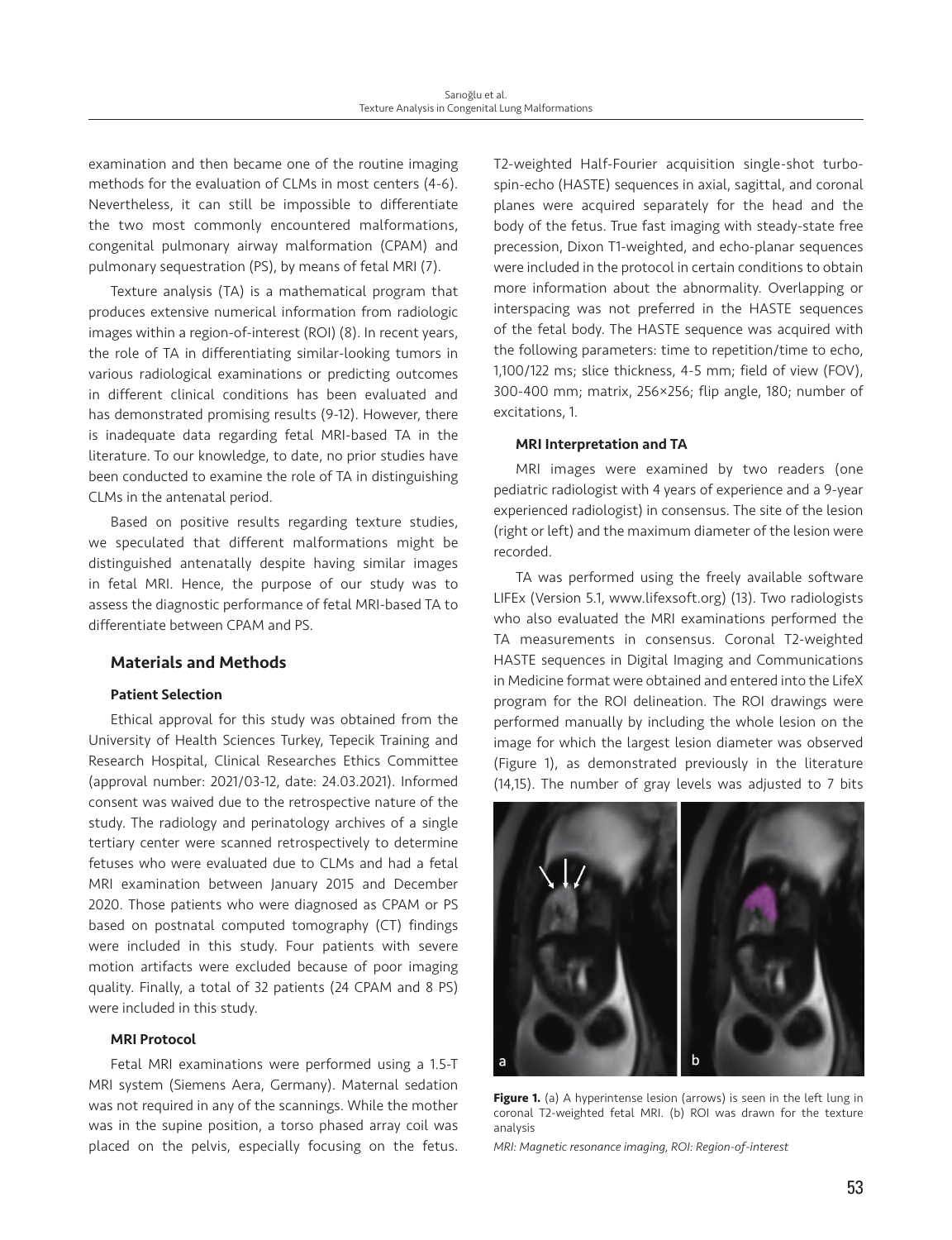(128) to ensure uniformity. An automatic measurement was performed between mean  $\pm$  3 standard deviations (SDs) of the ROI content to specify intensity rescaling numbers. The minimum and maximum limits were accepted as the mean value of ROI - 3 SD and + 3 SD, respectively. Numbers above or below mean  $\pm$  3 SDs at the beginning were adjusted to mean ± 3 SDs. Furthermore, the voxel widths in the X-Y-Z directions were normalized as X=0.5 mm, Y=0.5 mm, and  $Z=2.5$  mm, after counting their mean  $\pm$  3 SDs. Finally, forty-eight TA features including six first-order (histogram) statistics, thirty-two second-order statistics, seven conventional, and three shape features were extracted for each patient.

## Statistical Analysis

Statistical analysis was performed using the Statistical Package for the Social Sciences version 22.0 (SPSS Inc., Chicago, IL, USA). Continuous variables were expressed as means and SD and categorical variables as frequency counts and percentages. The distribution of the variables was examined by Kolmogorov Smirnov and Shapiro-Wilk tests. Chi-square test or Fisher's exact test was used to compare categorical variables between the two patient groups (CPAM and PS). The comparison of continuous variables was performed by the Mann-Whitney U test or independent t-test. Receiver operating characteristic (ROC) curve analyses were constructed for each statistically significant feature to assess the performance of TA for making a diagnosis. P-values less than 0.05 were considered statistically significant.

# Results

## Patient Characteristics and MRI Features

Thirty-two patients (24 CPAM and 8 PS) were included in this study. The mean gestational age at the time of fetal MRI examination was 24.3±3.3 (20-33) weeks. The mean maternal age was 28.2±5.2 (20-39) years. None of the demographic features showed a statistical difference between the two

groups (Table I). Thirteen (40.6%) of the malformations were located in the left hemithorax. The mean maximum diameter of the malformations was 22.91±6.4 mm. PSs were all located in the left hemithorax. The left-sided location of the PS group was statistically significant (p=0.007). In the postnatal period, CT examination was performed on all patients in order to detect a systemic feeding vessel.

# Texture Analysis

Forty-eight texture features were calculated for each malformation on coronal T2-weighted HASTE images. Twenty features including 5 gray-level co-occurrence matrix (GLCM) features, 7 gray-level run-length matrix (GLRLM) features, 1 neighborhood gray-level difference matrix (NGLDM) feature, 6 gray-level zone length matrix (GLZLM) features, and 1 shape feature were significantly different between the CPAMSs and PSs (Table II).

Among the GLCM features, homogeneity, entropylog10, and entropy-log2 values were higher in the PS group while energy and dissimilarity values were found to be lower in those patients with PS. Of the GLRLM parameters, long-run emphasis (LRE), long-run high graylevel emphasis (LRHGE), gray-level non-uniformity (GLNU), and run length non-uniformity (RLNU) values were greater while short-run emphasis (SRE), short-run high gray-level emphasis (SRHGE), and run percentage values were lower in the PS group compared to the CPAMs. The NGLDM\_ contrast feature demonstrated lower values in the PS group. In those patients with PS, long-zone emphasis (LZE) and GLNU, which are two of the GLZLM parameters, showed higher values. On the other hand, short-zone emphasis (SZE), short-zone high gray-level emphasis (SZHGE), long-zone high gray-level emphasis (LZHGE), and zone percentage (ZP) were the other parameters of GLZLM which were seen to be lower in the PS group. Lastly, one of the shape features, namely compacity, was higher in the PS group.

The ROC curve analysis results with optimal cut-off values to differentiate CPAM and PS according to TA values

| Table I. Demographic data and MRI features                                                                    |                 |                 |         |  |
|---------------------------------------------------------------------------------------------------------------|-----------------|-----------------|---------|--|
|                                                                                                               | $CPAM(n=24)$    | $PS(n=8)$       | p-value |  |
| <b>Gestational week at fetal MRI</b>                                                                          | $23.96 \pm 3.1$ | $25.63 \pm 4.0$ | 0.117   |  |
| Maternal age                                                                                                  | $28.79 \pm 5.2$ | $26.75 \pm 5.3$ | 0.360   |  |
| Birth weight (kg)                                                                                             | $3312 \pm 254$  | 3245±375        | 0.265   |  |
| Location (left/right)                                                                                         | 11/13           | 8/0             | 0.007   |  |
| Maximum diameter (mm)                                                                                         | $23.79 \pm 6.5$ | $20.25 \pm 5.7$ | 0.191   |  |
| CDAM, Congenital pulmenary airway malformation, DC, Pulmenary sequestration, MDL, Magnetic researance imaging |                 |                 |         |  |

CPAM: Congenital pulmonary airway malformation, PS: Pulmonary sequestration, MRI: Magnetic resonance imaging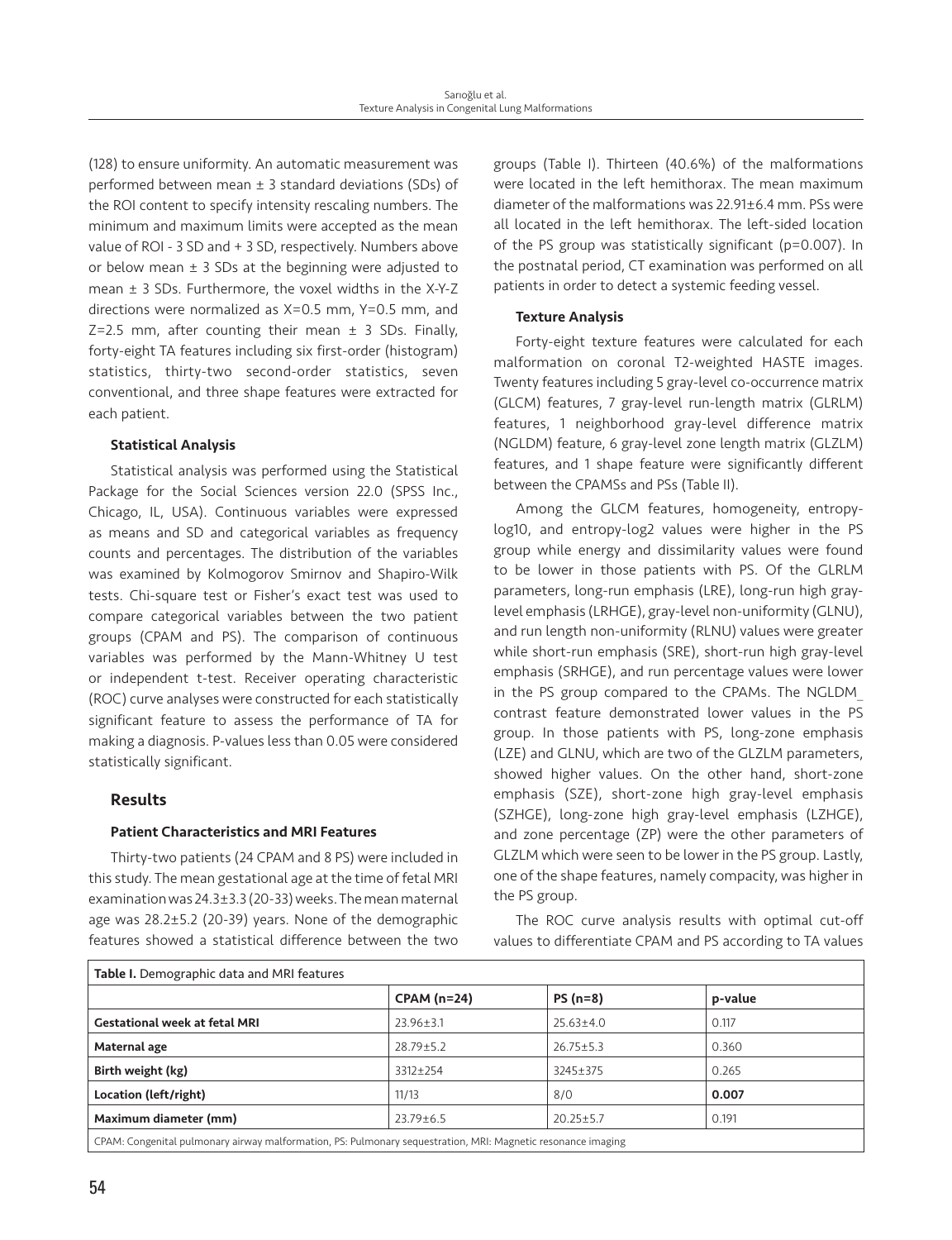| Table II. Comparison of the texture analysis features between the two groups                                                                        |                                                                                                                                                                                                                                        |                                                                                                                                                                                                                                           |                                                                                                       |  |
|-----------------------------------------------------------------------------------------------------------------------------------------------------|----------------------------------------------------------------------------------------------------------------------------------------------------------------------------------------------------------------------------------------|-------------------------------------------------------------------------------------------------------------------------------------------------------------------------------------------------------------------------------------------|-------------------------------------------------------------------------------------------------------|--|
| <b>Texture features</b>                                                                                                                             | <b>CPAM (n=24)</b>                                                                                                                                                                                                                     | $PS(n=8)$                                                                                                                                                                                                                                 | p-value                                                                                               |  |
| Histogram                                                                                                                                           |                                                                                                                                                                                                                                        |                                                                                                                                                                                                                                           |                                                                                                       |  |
| Skewness<br>Kurtosis<br>Excess kurtosis<br>Entropy-log10<br>Entropy-log2                                                                            | $-0.1984 \pm 0.3905$<br>2.9420±0.5405<br>$-0.0575 \pm 0.5404$<br>1.7808±0.0959<br>$5.9150 \pm 0.3201$<br>$0.0197 \pm 0.0042$                                                                                                           | $-0.3160 \pm 0.5233$<br>2.9287±0.7976<br>$-0.0710 \pm 0.7972$<br>1.8512±0.0603<br>6.1475±0.2047<br>$0.0167 \pm 0.0033$                                                                                                                    | 0.572<br>0.632<br>0.632<br>$0.067*$<br>$0.064*$<br>0.068                                              |  |
| Energy<br><b>GLCM</b>                                                                                                                               |                                                                                                                                                                                                                                        |                                                                                                                                                                                                                                           |                                                                                                       |  |
| Homogeneity<br>Energy<br>Contrast<br>Correlation<br>Entropy-log10<br>Entropy-log2<br>Dissimilarity                                                  | $0.1159 \pm 0.0207$<br>$0.0093 \pm 0.0077$<br>651.3333±240.4242<br>$0.2230 \pm 0.2532$<br>2.2700±0.4608<br>7.5395±1.5345<br>20.0250±4.2173                                                                                             | $0.1590 \pm 0.0232$<br>$0.0029 \pm 0.0029$<br>438.1250±247.5897<br>$0.4752 \pm 0.2721$<br>2.7450±0.3836<br>9.1237±1.2829<br>15.3900±4.5875                                                                                                | < 0.001<br>$0.013*$<br>0.051<br>0.064<br>0.018<br>0.015<br>0.029                                      |  |
| <b>GLRLM</b>                                                                                                                                        |                                                                                                                                                                                                                                        |                                                                                                                                                                                                                                           |                                                                                                       |  |
| <b>SRE</b><br><b>LRE</b><br>LGRE<br><b>HGRE</b><br>SRLGE<br><b>SRHGE</b><br><b>LRLGE</b><br><b>LRHGE</b><br><b>GLNU</b><br><b>RLNU</b><br><b>RP</b> | 0.9907±0.0037<br>1.0400±0.0156<br>$0.0031 \pm 0.0042$<br>4614.1666±7.1728<br>$0.0030\pm0.0040$<br>4572.9166±15.7367<br>$0.0034 \pm 0.0047$<br>4879.1666±428.2818<br>5.7508±4.9567<br>336.5291±350.7447<br>0.9872±0.0049                | 0.9821±0.0094<br>$1.1612 \pm 0.1693$<br>$0.0050 \pm 0.0074$<br>4610.0000±11.9522<br>$0.0049 \pm 0.0071$<br>4521.2500±42.2365<br>$0.0061 \pm 0.0097$<br>5092.5000±359.9503<br>18.1075±27.6785<br>1212.6250±2044.9866<br>0.9748±0.0135      | 0.003<br>< 0.001<br>0.862<br>0.497<br>0.761<br>< 0.001<br>0.896<br>< 0.001<br>0.013<br>0.015<br>0.006 |  |
| <b>NGLDM</b>                                                                                                                                        |                                                                                                                                                                                                                                        |                                                                                                                                                                                                                                           |                                                                                                       |  |
| Coarseness<br>Contrast<br><b>Busyness</b>                                                                                                           | $0.0239 \pm 0.0126$<br>2.7074±1.7891<br>$0.0142 \pm 0.0058$                                                                                                                                                                            | $0.0148 \pm 0.0105$<br>1.2028±0.5543<br>$0.0422 \pm 0.0785$                                                                                                                                                                               | 0.107<br>$0.012*$<br>$0.459*$                                                                         |  |
| <b>GLZLM</b>                                                                                                                                        |                                                                                                                                                                                                                                        |                                                                                                                                                                                                                                           |                                                                                                       |  |
| <b>SZE</b><br><b>LZE</b><br>LGZE<br>HGZE<br>SZLGE<br><b>SZHGE</b><br><b>LZLGE</b><br>LZHGE<br><b>GLNU</b><br>ZLNU<br>ΖP                             | $0.8919 \pm 0.0307$<br>1.6783±0.3355<br>$0.0028 \pm 0.0036$<br>4599.5833±81.3729<br>$0.0023 \pm 0.0029$<br>4103.7500±181.7023<br>$0.0076 \pm 0.0143$<br>7732.9166±1520.55<br>4.5292±3.6623<br>210.8833±196.3578<br>$0.8520 \pm 0.0481$ | $0.8268 \pm 0.0886$<br>3.9300±3.7660<br>$0.0036 \pm 0.0045$<br>4611.2500±121.9411<br>$0.0024 \pm 0.0028$<br>3743.7500±356.5684<br>$0.0238 \pm 0.0526$<br>3738.7500±1614.46<br>10.1137±11.9746<br>377.1250±344.4616<br>$0.7265 \pm 0.1278$ | 0.011<br>0.002<br>0.794<br>$0.948*$<br>0.433<br>0.001<br>0.486<br>0.002<br>0.021<br>0.058<br>0.002    |  |
| <b>Conventional indices</b>                                                                                                                         |                                                                                                                                                                                                                                        |                                                                                                                                                                                                                                           |                                                                                                       |  |
| Q1<br>Q <sub>2</sub><br>Q3<br>Min.<br>Mean<br>Std<br>Max                                                                                            | 396.9250±254.1990<br>428.1416±270.5008<br>460.1958±288.5882<br>281.5666±181.9861<br>427.0791±270.3255<br>455.0972±116.3722<br>544.8791±351.3055                                                                                        | 363.6250±212.7150<br>410.5000±250.9222<br>445.8750±274.9875<br>258.7500±160.2121<br>405.0000±244.3627<br>405.2644±198.1508<br>519.6250±316.8875                                                                                           | 0.896<br>0.896<br>$0.948*$<br>0.896<br>0.896<br>0.843<br>1.000                                        |  |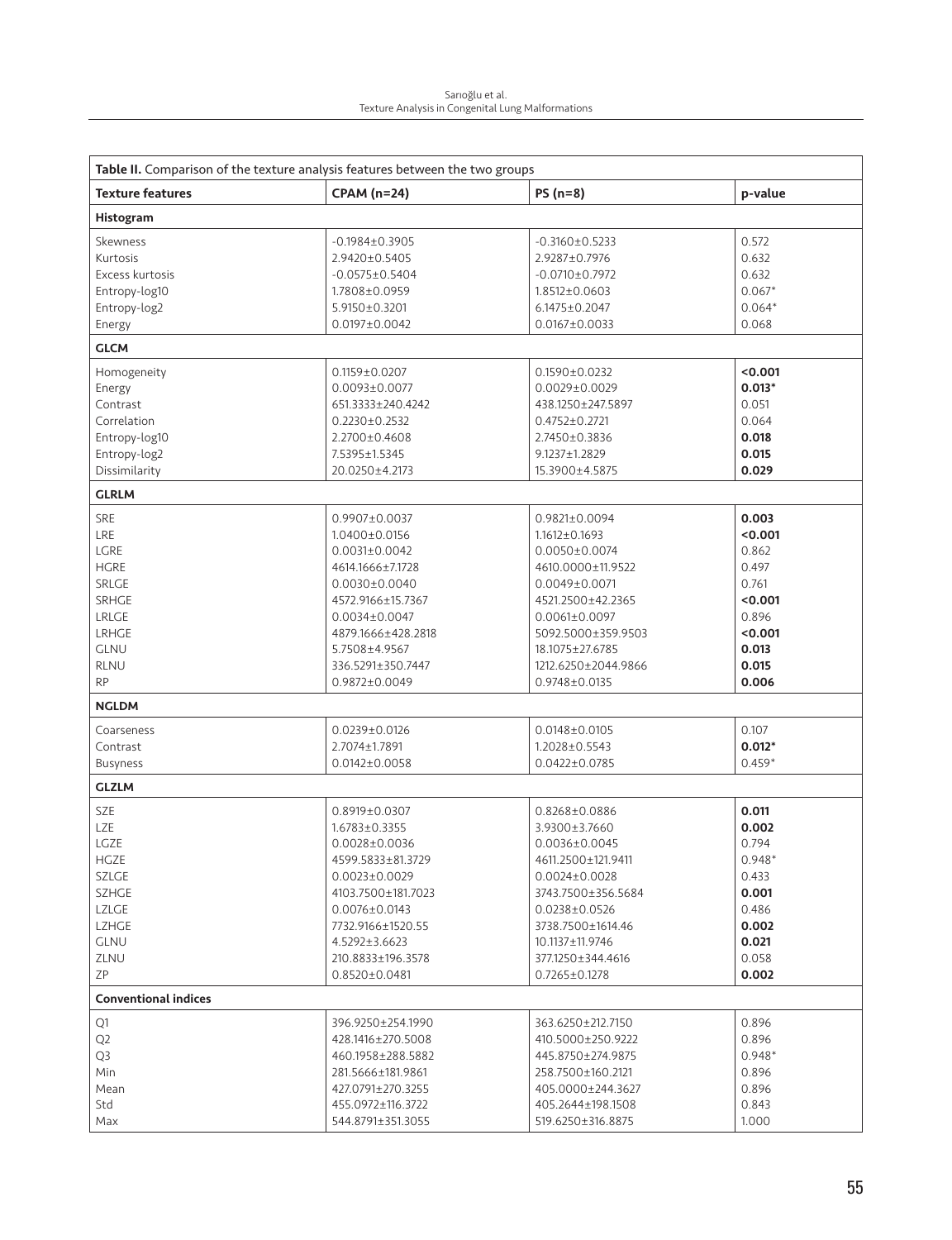#### Sarıoğlu et al. Texture Analysis in Congenital Lung Malformations

| <b>Table II.</b> Continued |                    |                   |         |  |
|----------------------------|--------------------|-------------------|---------|--|
| <b>Texture features</b>    | <b>CPAM (n=24)</b> | $PS(n=8)$         | p-value |  |
| <b>Shape features</b>      |                    |                   |         |  |
| Volume (mL)                | $3.7567 + 3.8214$  | 5.4962 + 3.8065   | 0.177   |  |
| Volume (voxels)            | 676.1666±139.2360  | 559.5000±233.5899 | 0.744   |  |
| Compacity                  | $0.7638 + 0.3357$  | 1.0386±0.5099     | 0.041   |  |

\*Independent t-test. Other p-values were calculated by using Mann-Whitney U test. Bold values indicate statistically significant. CPAM: Congenital pulmonary airway malformation, PS: Pulmonary sequestration, GLCM: Gray-level co-occurrence matrix, GLRLM: Gray-level run-length matrix, SRE: Short-run emphasis, LRE: Long-run emphasis, LGRE: Low gray-level run emphasis, HGRE: High gray-level run emphasis, SRLGE: Short-run low gray-level emphasis, SRHGE: Short-run high gray-level emphasis, LRLGE: Long-run low gray-level emphasis, LRHGE: Long-run high gray-level emphasis, GLNU: Gray-level non-uniformity, RLNU: Run length non-uniformity, RP: Run percentage, NGLDM: Neighborhood gray-level difference matrix, GLZLM: Gray-level zone length matrix, SZE: Short-zone emphasis, LZE: Long-zone emphasis, LGZE: Low gray-level zone emphasis, HGZE: High gray-level zone emphasis, SZLGE: Short-zone low gray-level emphasis, SZHGE: Short-zone high gray-level emphasis, LZLGE: Long-zone low gray-level emphasis, LZHGE: Long-zone high gray-level emphasis, ZLNU: Zone length non-uniformity, ZP: Zone percentage, Q1: The first quartile, Q2: The second quartile, Q3: The third quartile, Min: Minimum, Std: Standard, Max: Maximum

Table III. The diagnostic performances of the texture analysis features with the cutoff values for pulmonary sequestration on coronal T2-weighted imaging

| <b>Texture feature</b>    | Area under the<br>curve | 95% Confidence<br>interval | Cut-off<br>value | Sensitivity<br>(%) | Specificity<br>(%) | p-value |
|---------------------------|-------------------------|----------------------------|------------------|--------------------|--------------------|---------|
| <b>GLCM Homogeneity</b>   | 0.940                   | 0.856-1.000                | >0.141           | 87                 | 83                 | < 0.001 |
| GLCM Entropy-log10        | 0.781                   | 0.609-0.954                | >2.590           | 75                 | 75                 | 0.019   |
| GLCM Entropy-log2         | 0.784                   | 0.613-0.955                | >8.600           | 75                 | 75                 | 0.018   |
| <b>GLRLM LRE</b>          | 0.943                   | 0.861-1.000                | >1.055           | 87                 | 85                 | < 0.001 |
| <b>GLRLM LRHGE</b>        | 0.789                   | 0.628-0.950                | >4835.0          | 87                 | 67                 | 0.016   |
| <b>GLRLM GLNU</b>         | 0.797                   | 0.639-0.955                | >8.980           | 87                 | 67                 | 0.013   |
| <b>GLRLM RLNU</b>         | 0.792                   | 0.633-0.951                | >244.0           | 87                 | 63                 | 0.015   |
| <b>GLZLM LZE</b>          | 0.865                   | 0.709-1.000                | >2.065           | 75                 | 85                 | 0.002   |
| <b>GLZLM GLNU</b>         | 0.776                   | 0.614-0.938                | >4.235           | 87                 | 75                 | 0.021   |
| Shape Compacity           | 0.745                   | 0.515-0.974                | >0.839           | 75                 | 67                 | 0.041   |
| <b>GLCM Energy</b>        | 0.789                   | 0.621-0.957                | < 0.002          | 75                 | 75                 | 0.016   |
| <b>GLCM Dissimilarity</b> | 0.760                   | 0.540-0.981                | <18.75           | 75                 | 70                 | 0.030   |
| <b>GLRLM SRE</b>          | 0.852                   | 0.686-1.000                | < 0.986          | 75                 | 88                 | 0.003   |
| <b>GLRLM SRHGE</b>        | 0.956                   | 0.887-1.000                | $<$ 4555.0       | 87                 | 95                 | < 0.001 |
| <b>GLRLM RP</b>           | 0.828                   | 0.626-1.000                | < 0.980          | 75                 | 85                 | 0.006   |
| NGLDM Contrast            | 0.802                   | 0.632-0.972                | < 1.465          | 75                 | 67                 | 0.012   |
| <b>GLZLM SZE</b>          | 0.805                   | 0.562-1.000                | < 0.859          | 75                 | 85                 | 0.011   |
| <b>GLZLM SZHGE</b>        | 0.880                   | 0.745-1.000                | $<$ 3975.0       | 75                 | 80                 | 0.001   |
| <b>GLZLM LZHGE</b>        | 0.530                   | 0.576-0.946                | $<$ 4525.0       | 50                 | 65                 | 0.002   |
| <b>GLZLM ZP</b>           | 0.865                   | 0.704-1.000                | < 0.814          | 75                 | 80                 | 0.002   |

GLCM: Gray-level co-occurrence matrix, GLRLM: Gray-level run-length matrix, LRE: Long-run emphasis, LRHGE: Long-run high gray-level emphasis, GLNU: Gray-level non-uniformity, RLNU: Run length non-uniformity, GLZLM: Gray-level zone length matrix, LZE: Long-zone emphasis, SRE: Short-run emphasis, SRHGE: Short-run high gray-level emphasis, RP: Run percentage, NGLDM: Neighborhood gray-level difference matrix, SZE: Short-zone emphasis, SZHGE: Short-zone high gray-level emphasis, LZHGE: Long-zone high gray-level emphasis, ZP: Zone percentage

are displayed in Table III. Two GLRLM parameters, SRHGE and LRE, showed the largest area under the curve results: 0.956 (95% confidence interval (CI), 0.887-1) and 0.943 [95% CI 0.861-1], respectively (Figure 2). A GLRLM\_SRHGE value of <4555.0 had the finest diagnostic results with a sensitivity of 87% and a specificity of 95% for diagnosing PS. The optimal cut-off TA value for the GLRLM\_LRE was >1.055, with a sensitivity of 87% and a specificity of 85%.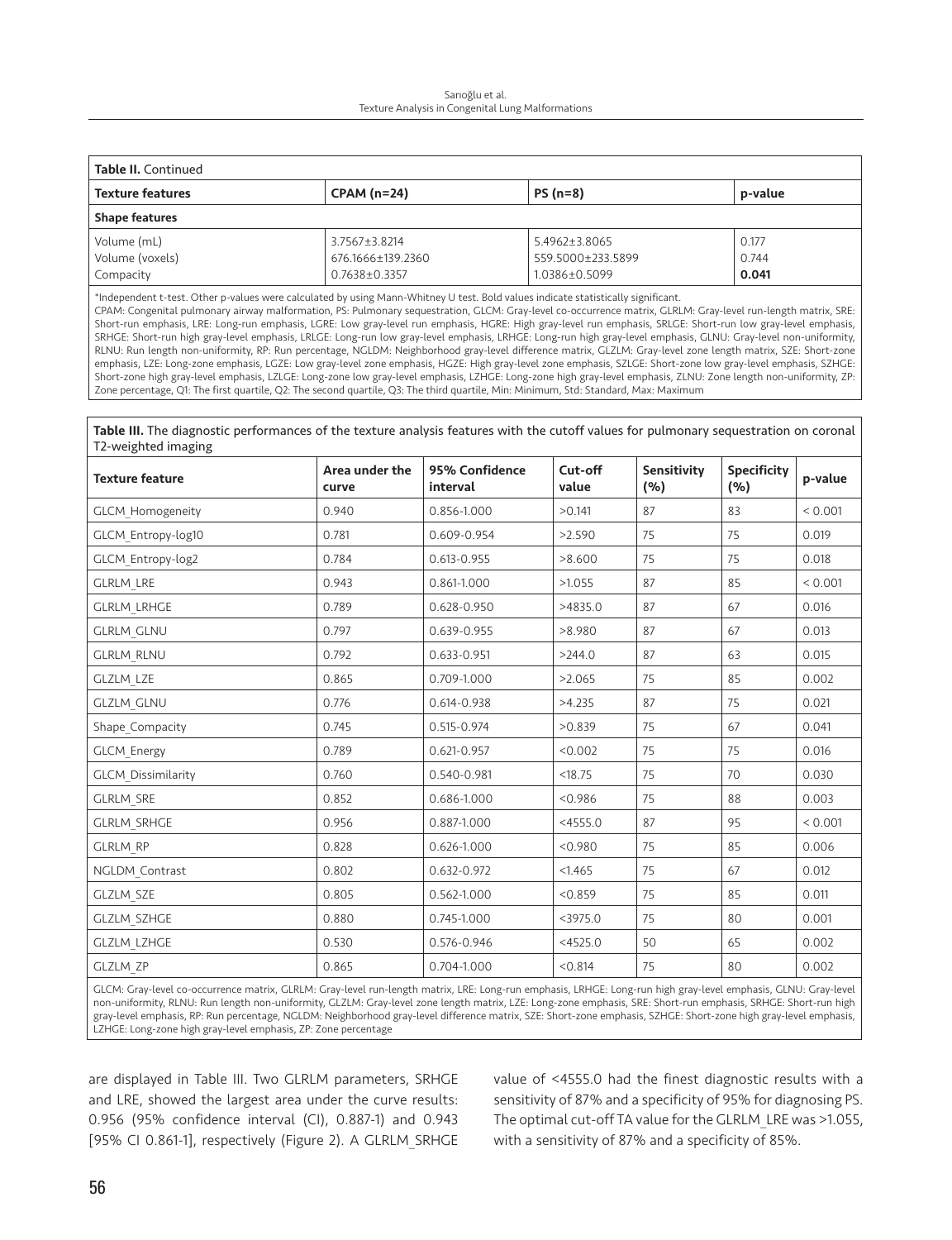

Figure 2. Receiver operating characteristics curves of the GLRLM SRHGE and the GLRLM LRE for differentiating pulmonary sequestration *ROC: Receiver operating characteristic, GLRLM: Gray-level run-length matrix, SRHGE: Short-run high gray-level emphasis, LRE: Long-run emphasis*

#### **Discussion**

In this study, we assessed the performance of TA values to differentiate between fetuses with CPAM and PS on fetal MRI examinations. As far as we know, this study is the first in the literature to analyze the texture parameters between CLMs. Our study showed that fetal MRI-based TA may help to distinguish between CPAM and PS antenatally. Several TA parameters demonstrated a significant difference between those patients with CPAM and those with PS, in addition to the favorable area under the curve results from 0.745 to 0.956 in our study. A GLRLM\_SRHGE value of <4555.0 and a GLRLM LRE value of >1.055 were found to be the most significant parameters to make an accurate diagnosis with a sensitivity of 87% in both and a specificity of 95% and 85%, respectively.

TA allows for the extraction of quantitative features from the medical images by means of dedicated software (16). The principle of TA is based on the knowledge that pixels in an image contain quantitative information, which may reveal the underlying pathophysiology of a texture (17). TA features are divided into subgroups as firstorder features (histogram), second-order features, shape features, and conventional indices. First-order features, also defined as histogram analysis, contain the distribution of voxel values inside an ROI (18). Second-order features describe the statistical associations between pixels (18). The GLCM shows pixel pairs in a figure towards a particular route while the GLRLM calculates the size of pixels (17). The NGLDM reflects the difference in gray-level values between a particular pixel and its neighbors (19). The

GLZLM calculates the size of uniform pixels for each grey level (15). The shape features represent the geometric factors like volume, sphericity, and compacity within an ROI.

The data obtained from TA and their meanings do not reflect any visual finding on the radiological images. In this study, we did not find any differences in the first-order and conventional features and this may indicate that CPAM and PS have a comparable distribution of gray-level intensities in fetal MRI images. The shape features also did not show any significance except for compacity, which was one of the least significant features among all significant variables. However, a number of second-order features demonstrated statistical significance in our study. To summarize the parameters of interest; SRE, SRHGE, SZE, SZHGE, LZHGE, and ZP values were lower in the PS group while LRE, LRHGE, and LZE values were higher. According to these findings, we can interpret that high gray-levels are less frequent in PSs. This may be explained by the knowledge that CPAMs have cystic components (7) and this microstructural texture results in higher gray-levels in the T2-weighted MRI image. The GLRLM\_SRHGE and the GLRLM\_LRE values showed the highest significance in this study, supporting our theory.

The opportunity of evaluating relations between quantitative data and imaging features has brought a new point of view to various clinical conditions. However, to the best of our knowledge, TA has not been evaluated in fetal MRI images. Therefore, we did not have the chance to compare our results with the literature. Making an accurate and trustworthy diagnosis is very important in CLMs as it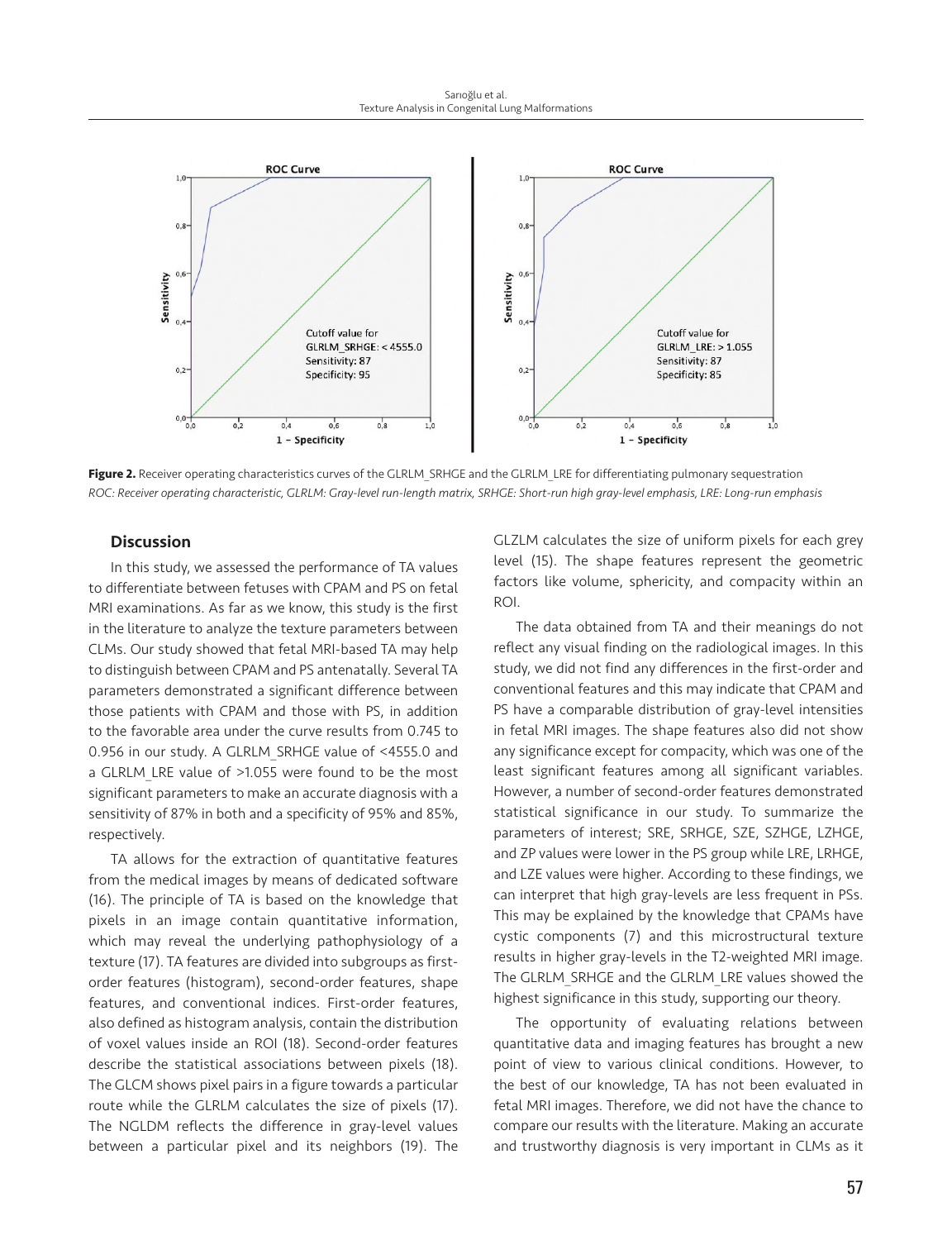may change the management, for instance, resection or observation in asymptomatic patients (20,21). Although fetal US and MRI can determine an accurate diagnosis mostly, it has also been reported that both US and MRI were unable to diagnose CLMs in approximately 25% of cases (22). It was also indicated that although fetal MRI was superior to US for correctly determining the PS, the sensitivity rate was 70%. For these reasons, we evaluated the performance of TA in addition to fetal MRI, to figure out if it might help to determine the right diagnosis in the two most common CLMs, namely, CPAM and PS. Our diagnostic performance rates with fetal MRI-based TA were found to be higher than the study conducted by Mon et al. (22), in which they demonstrated the diagnostic accuracy of fetal US and MRI in CLMs.

#### Study Limitations

There were some limitations in this study. The retrospective nature of the study and the small number of subjects were the major limitations. Secondly, TA was performed on two-dimensional slices instead of volumetric measurement. Although three-dimensional analysis represents more extensive information, two-dimensional analysis has also been proven to provide adequate results (23). Thirdly, it is a known fact that TA values may be affected by different imaging protocols. Even though all fetal MRI examinations were performed by one scanner and had the same acquisition parameters, the FOV varied between 300-400 mm depending on the size of the fetuses. We normalized the voxel sizes and standardized the pixel discrimination to reduce this limitation (24). Finally, although TA values were measured automatically, two observers manually delineated the margins and drew the ROIs.

## Conclusion

Fetal MRI-based TA provided comprehensive information regarding the two most common CLMs. Various texture parameters, particularly the GLRLM features, revealed important data to differentiate between CPAM and PS with high rates of sensitivity and specificity. By means of further trials with a larger population, TA might be used as a valuable modality to predict diagnosis in patients with CLMs prior to birth.

# Ethics

**Ethics Committee Approval:** Ethical approval for this study was obtained from the University of Health Sciences Turkey, Tepecik Training and Research Hospital, Clinical Researches Ethics Committee (approval number: 2021/03- 12, date: 24.03.2021).

Informed Consent: Informed consent was waived due to the retrospective nature of the study.

Peer-review: Externally and internally peer-reviewed.

#### Authorship Contributions

Concept: D.Ö., Ö.Ö., Design: F.C.S., Data Collection or Processing: O.S., F.C.S, B.K.A., Analysis or Interpretation: F.C.S., O.S., Literature Search: O.S., B.K.A., Ö.Ö., Writing: O.S.

Conflict of Interest: The authors declared no conflict of interest.

**Financial Disclosure:** The authors declared that this study received no financial support.

## References

- 1. Goldstein RB. A practical approach to fetal chest masses. Ultrasound Q 2006; 22:177-94.
- Burge D, Wheeler R. Increasing incidence of detection of congenital lung lesions. Pediatr Pulmonol 2010; 45:104.
- Lima JS, Camargos PA, Aguiar RA, Campos AS, Aguiar MJ. Pre and perinatal aspects of congenital cystic adenomatoid malformation of the lung. J Matern Fetal Neonatal Med 2014; 27:228-32.
- 4. Levine D, Barnewolt CE, Mehta TS, Trop I, Estroff J, Wong G. Fetal thoracic abnormalities: MR imaging. Radiology 2003; 228:379-88.
- 5. Liu YP, Chen CP, Shih SL, Chen YF, Yang FS, Chen SC. Fetal cystic lung lesions: evaluation with magnetic resonance imaging. Pediatr Pulmonol 2010; 45:592-600.
- 6. Santos XM, Papanna R, Johnson A, et al. The use of combined ultrasound and magnetic resonance imaging in the detection of fetal anomalies. Prenat Diagn 2010; 30:402-7.
- 7. Biyyam DR, Chapman T, Ferguson MR, Deutsch G, Dighe MK. Congenital lung abnormalities: embryologic features, prenatal diagnosis, and postnatal radiologic-pathologic correlation. Radiographics 2010; 30:1721-38.
- 8. Kassner A, Thornhill RE. Texture analysis: a review of neurologic MR imaging applications. AJNR Am J Neuroradiol 2010; 31:809- 16.
- Sarioglu O, Sarioglu FC, Akdogan AI, et al. MRI-based texture analysis to differentiate the most common parotid tumours. Clin Radiol 2020; 75:877.
- 10. Sarioglu FC, Sarioglu O, Guleryuz H, Ozer E, Ince D, Olgun HN. MRI-based texture analysis for differentiating pediatric craniofacial rhabdomyosarcoma from infantile hemangioma. Eur Radiol 2020; 30:5227-36.
- 11. Sandrasegaran K, Lin Y, Asare-Sawiri M, Taiyini T, Tann M. CT texture analysis of pancreatic cancer. Eur Radiol 2019; 29:1067- 73.
- 12. Sarioglu O, Sarioglu FC, Capar AE, Sokmez DFB, Topkaya P, Belet U. The role of CT texture analysis in predicting the